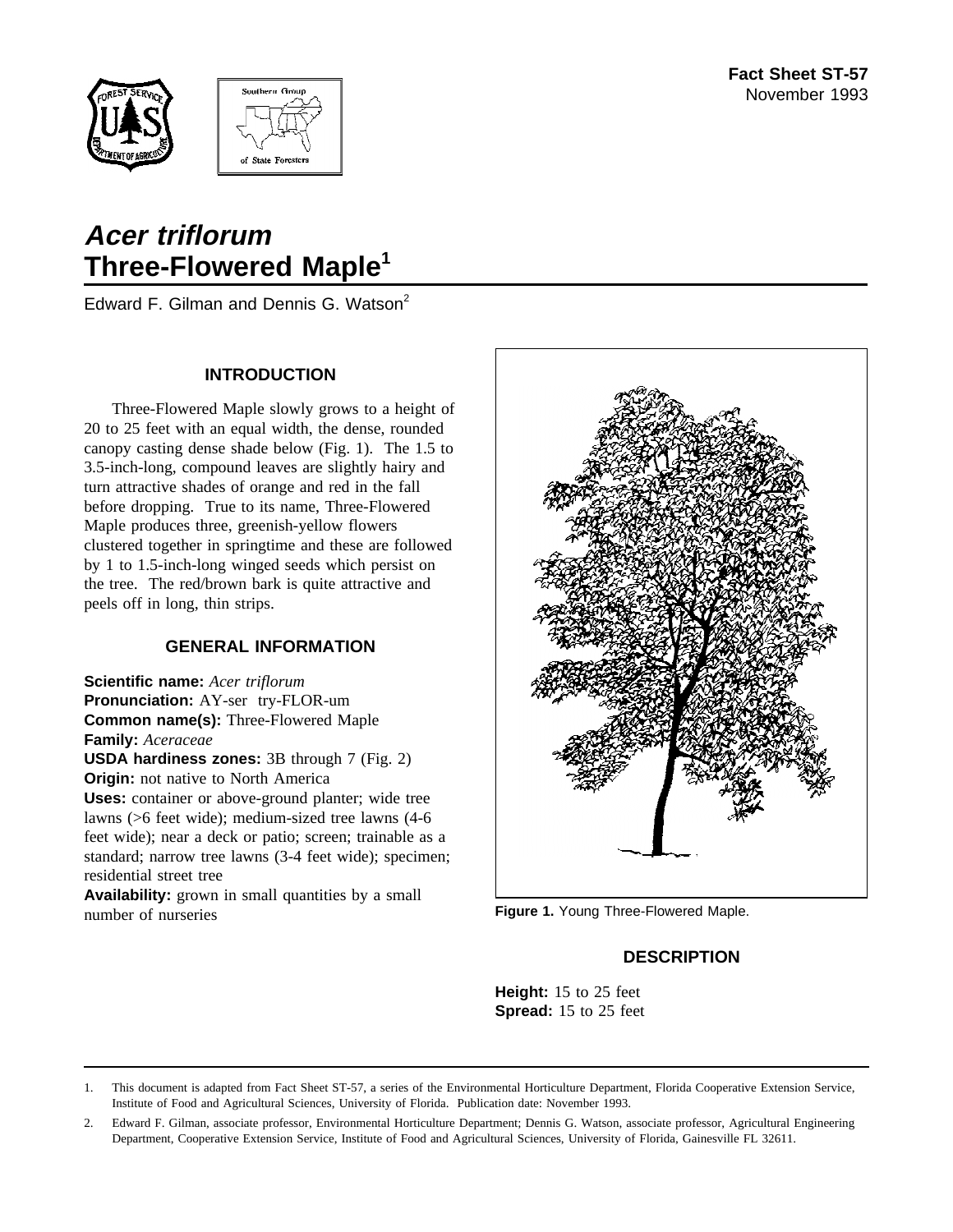

**Figure 2.** Shaded area represents potential planting range.

**Crown uniformity:** symmetrical canopy with a regular (or smooth) outline, and individuals have more or less identical crown forms **Crown shape:** round; spreading **Crown density:** dense **Growth rate:** slow **Texture:** fine

# **Foliage**

**Leaf arrangement:** opposite/subopposite (Fig. 3) **Leaf type:** odd pinnately compound; trifoliate **Leaflet margin:** entire **Leaflet shape:** lanceolate; oblong **Leaflet venation:** pinnate **Leaf type and persistence:** deciduous **Leaflet blade length:** 2 to 4 inches **Leaf color:** green **Fall color:** orange; red; yellow **Fall characteristic:** showy

#### **Flower**

**Flower color:** green; yellow **Flower characteristics:** inconspicuous and not showy; spring flowering

#### **Fruit**

**Fruit shape:** elongated **Fruit length:** 1 to 3 inches Fruit covering: dry or hard **Fruit color:** green; tan **Fruit characteristics:** does not attract wildlife; no significant litter problem; showy

# **Trunk and Branches**

**Trunk/bark/branches:** droop as the tree grows, and will require pruning for vehicular or pedestrian clearance beneath the canopy; routinely grown with, or trainable to be grown with, multiple trunks; tree wants to grow with several trunks but can be trained to grow with a single trunk; very showy trunk; no thorns **Pruning requirement:** needs little pruning to develop a strong structure **Breakage:** resistant